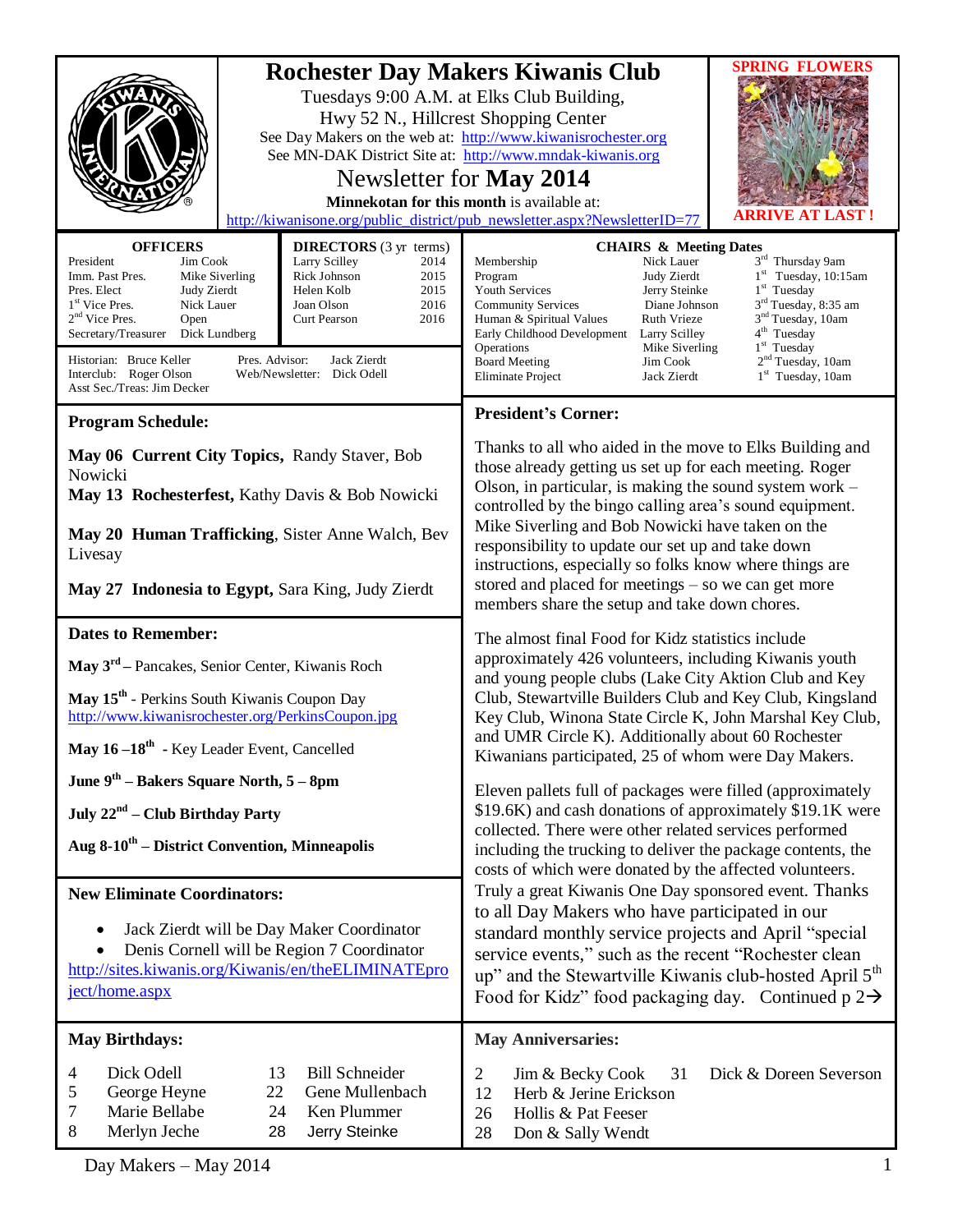# **Secretary/Treasurer's Report – April 2014**

| <b>Bank Balance 3/31/2014:</b> |    | \$8,731.21 |
|--------------------------------|----|------------|
| <b>Administrative Account:</b> |    | \$3,510.99 |
| Service Account:               |    | \$4,335.67 |
| Bike Repair:                   |    | \$163.51   |
| <b>K-Family Funds</b>          | S. | 427.90     |
| Chili Feed Account             | S. | 293.14     |

**Day Makers on leave:** Don Cain, Ron King, Sara King

**March Service Hour Statistics:** 559 hours by 37 members, 44% Participation.

# **April 15, 2014 Board Meeting Summary:**

Dick Odell is continuing to follow up on Downtown Kiwanis Club's Web Site sharing ideas proposed by Al Lun of the Downtown Club.

No progress has been made on recruiting a member to fill Diane Johnson's officer and committee chair positions. It was decided to leave the position open until October 1 when a newly elected member will take the office.

Kiwanis International is requiring that all Kiwanis volunteers who work with children have documented background checks. There are specific requirements that have been defined by KI, and may be stricter than those required by the school district. Our club members are working with children in the public schools, and at the Boys and Girls Club. Jack Zierdt will look in to the requirements and determine what is required to satisfy them. There is a PowerPoint on this. Jack will find out from Kiwanis International what the deadline is. This will be worked on until we have the requirement satisfied.

President Jim Cook has appointed a nominating Committee to find members to fill the positions whose terms expire on September  $30<sup>th</sup>$ . The committee is Jim Cook, Rick Johnson, Dick Odell, and Jerry Steinke.

New projects are being investigated: The Veterans Museum, and Oxbow Park. Each project will need a leader and at least two members involved by providing service to projects.

Dick Odell is attending District Lt. Governor training on April 26, 27 & 28th. Next Column  $\rightarrow$ 

**Kiwanis Mission Statement:**

**Kiwanis is a global organization of volunteers dedicated to** *improving* **the world one child and one community at a time.**

# **Sec/Treasureer's Report:** continued

He is looking for questions to bring up that anyone in the club has.

The Program Committee has selected dates for summer events: Club Birthday Party: July 22, Club Picnic: August 19<sup>th</sup> at Ouarry Hill Park, and Annual Banquet Meeting: September 30 at Willow Creek Golf. The board accepted these dates.

Judy Zierdt will try to schedule the next Bakers Square North fundraiser for Monday June  $9<sup>th</sup>$ , 5- 8pm.

The board discussed the annual book collection that our club has been doing with the Sunrisers. There won't be funds available from the Hockey Tournament this year for advertising. The Century Key Club is collecting books. Jack Zierdt is working on the First District book initiative (Tim Penney and Stewart Ross).

The board was informed that the Rochester Rotary Clubs are doing an event at Rochester Fest. The board discussed whether Kiwanis should have an event to attract new members to our clubs.

# **COMMITTEE REPORTS**

**Program-** Programs are scheduled through May.

**Public Relations-** The committee is looking into the Lions Club PSA's that were broadcast on TV stations, and what would it take for Kiwanis to do a similar promotion.

**Human & Spiritual Values-** The board was updated on phone calls to absent members, driving members to meetings, and Invocations scheduled.

**Youth Services-** Sixteen Century Key Club members will attend the District Convention. The committee would like our members to be involved in driving and participating.

# **Richard Lundberg,** Secy/Treasurer

**President's Corner:** Continued from page 1

May will be a month of new opportunities, such as patrolling Bear Creek and Quarry Hill Park paths (without snow boots, I hope) and the nomination of members for one Board position,  $1<sup>st</sup>$  Vice-President, and  $2<sup>nd</sup>$  Vice-President. Please consider serving in these positions if you are asked during early May to assume one of these roles. You can always talk to me about volunteering without being asked! Day Makers needs you!

 **Jim Cook**, 2013-2014 President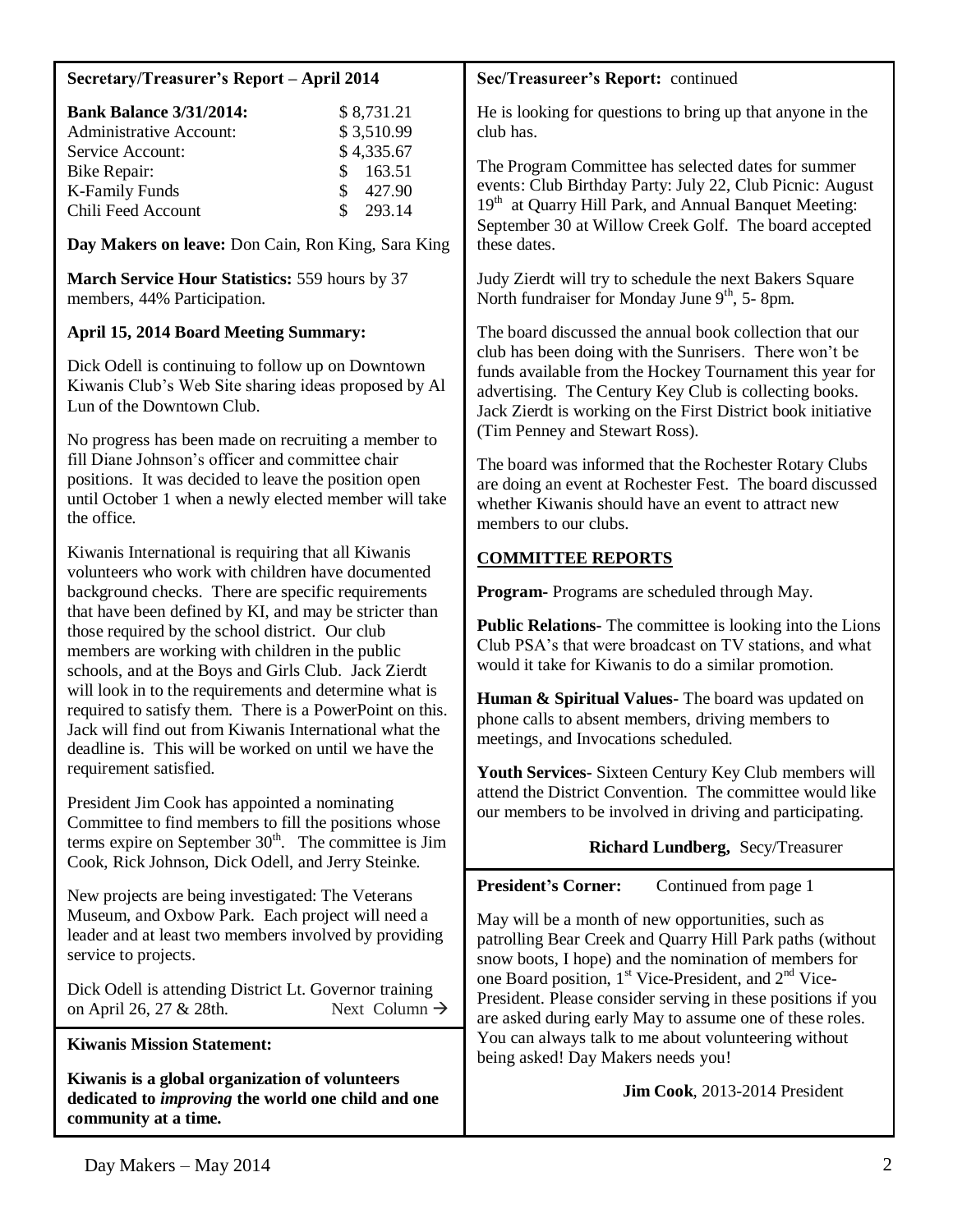# **Walter Zeller Fellowship: Jim Cook**

Congratulations to Jim for leading-by-example in helping the club with our Model Club objective by participating in the Walter Zeller Fellowship program to support our Eliminate Maternal / Neonatal Tetanus project.

Jim continues to "make his mark" with his Zeller Award and by being our 2013-2014 Club President.

He knows what a wonderful creative way to honor others while saving 690 mothers and their babies by funding a Zeller Fellowship thereby helping to eliminate Maternal /Neonatal Tetanus in the world.

Jim has found his personal answer to a very important question, "What More Can I Do?"



With the help of fellow club members, Jim has honored himself and our club by saving the lives of another 690 mothers and their future babies.

The Day Makers say, "Thank you, Jim." **Dick Odell**

**Mother's Day:**

**May 11th**



# **K-Kids at Riverside Elementary:**

K-Kids have been busy helping the community by making winter decorations for the nursing home. We also leared about Alzheimer's Disease. We then went to the nursing home and played bingo with the residents. We have also made dog toys for Paws & Claws and made bird feeders to help the birds live through the cold winter. Tongue depressor bird feeders…..fun.



To honor our school cooks, we decorated an apron for each cook. We also decorated a hat for Mr Lundak our vice principal and we made a bag for Mrs. Peterson our principal.

We greatly appreciate all of the Kiwanians that come to our meetings and help out with our projects.

Other events include preparing the gardens for Spring, picking up trash around the school and end of the year celebrations on May  $5<sup>th</sup>$ .

Riverside 2013-2014 K-Kids officers are: Jaida Crowson-Secretary, Ella Kruse-Historian, Shelby Leitz-President, Will Repede-Treasurer, Mushtaaq Farrah-Vice President, Mrs. Neher-Leader.

**Ella Kruse and Curt Pearson**

**Do you know?** K-KIDS PLEDGE

As a K-Kid, …

I promise to serve my neighborhood and my school; I will show respect toward my environment; and I will try to make the world a better place in which to live.



**Richard Johnson**

**Mother's Day – Zeller Fellowship**

**May**